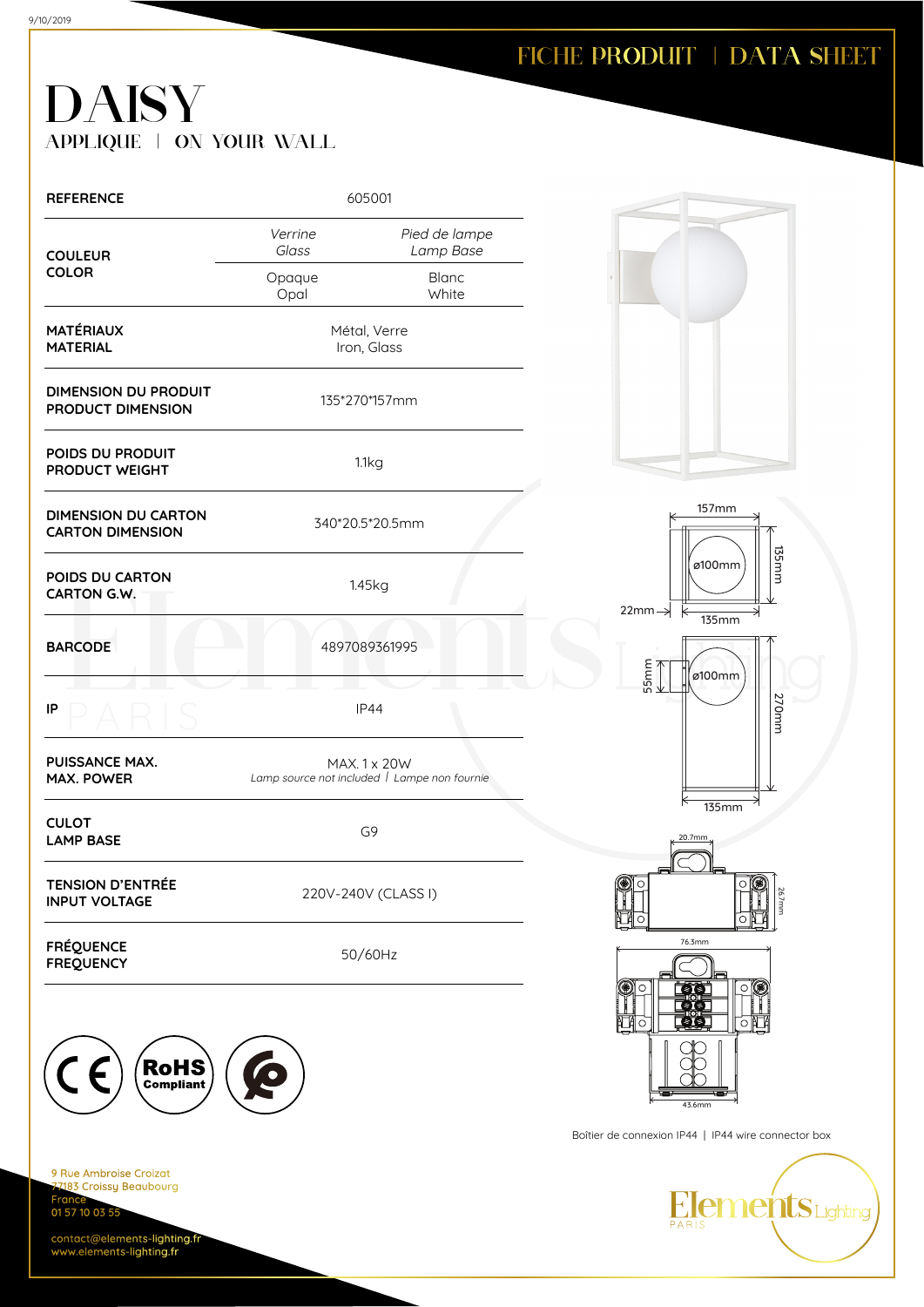# DAISY APPLIQUE | ON YOUR WALL

| <b>REFERENCE</b>                                        | 605002                                                       |                            |  |
|---------------------------------------------------------|--------------------------------------------------------------|----------------------------|--|
| <b>COULEUR</b>                                          | Verrine<br>Glass                                             | Pied de lampe<br>Lamp Base |  |
| <b>COLOR</b>                                            | Opaque<br>Opal                                               | Noir<br><b>Black</b>       |  |
| <b>MATÉRIAUX</b><br><b>MATERIAL</b>                     | Métal, Verre<br>Iron, Glass                                  |                            |  |
| <b>DIMENSION DU PRODUIT</b><br><b>PRODUCT DIMENSION</b> | 135*270*157mm                                                |                            |  |
| POIDS DU PRODUIT<br>PRODUCT WEIGHT                      | 1.1kg                                                        |                            |  |
| <b>DIMENSION DU CARTON</b><br><b>CARTON DIMENSION</b>   | 340*20.5*20.5mm                                              |                            |  |
| POIDS DU CARTON<br><b>CARTON G.W.</b>                   | 1.45kg                                                       |                            |  |
| <b>BARCODE</b>                                          | 4897089362008                                                |                            |  |
| IP                                                      | <b>IP44</b>                                                  |                            |  |
| PUISSANCE MAX.<br><b>MAX. POWER</b>                     | MAX. 1 x 20W<br>Lamp source not included   Lampe non fournie |                            |  |
| <b>CULOT</b><br><b>LAMP BASE</b>                        | G <sub>9</sub>                                               |                            |  |
| TENSION D'ENTRÉE<br><b>INPUT VOLTAGE</b>                | 220V-240V (CLASS I)                                          |                            |  |
| <b>FRÉQUENCE</b><br><b>FREQUENCY</b>                    | 50/60Hz                                                      |                            |  |



9 Rue Ambroise Croizat 183 Croissy Beaubourg Fra 01 57 10 03 55

contact@elements-lighting.fr www.elements-lighting.fr







Boîtier de connexion IP44 | IP44 wire connector box